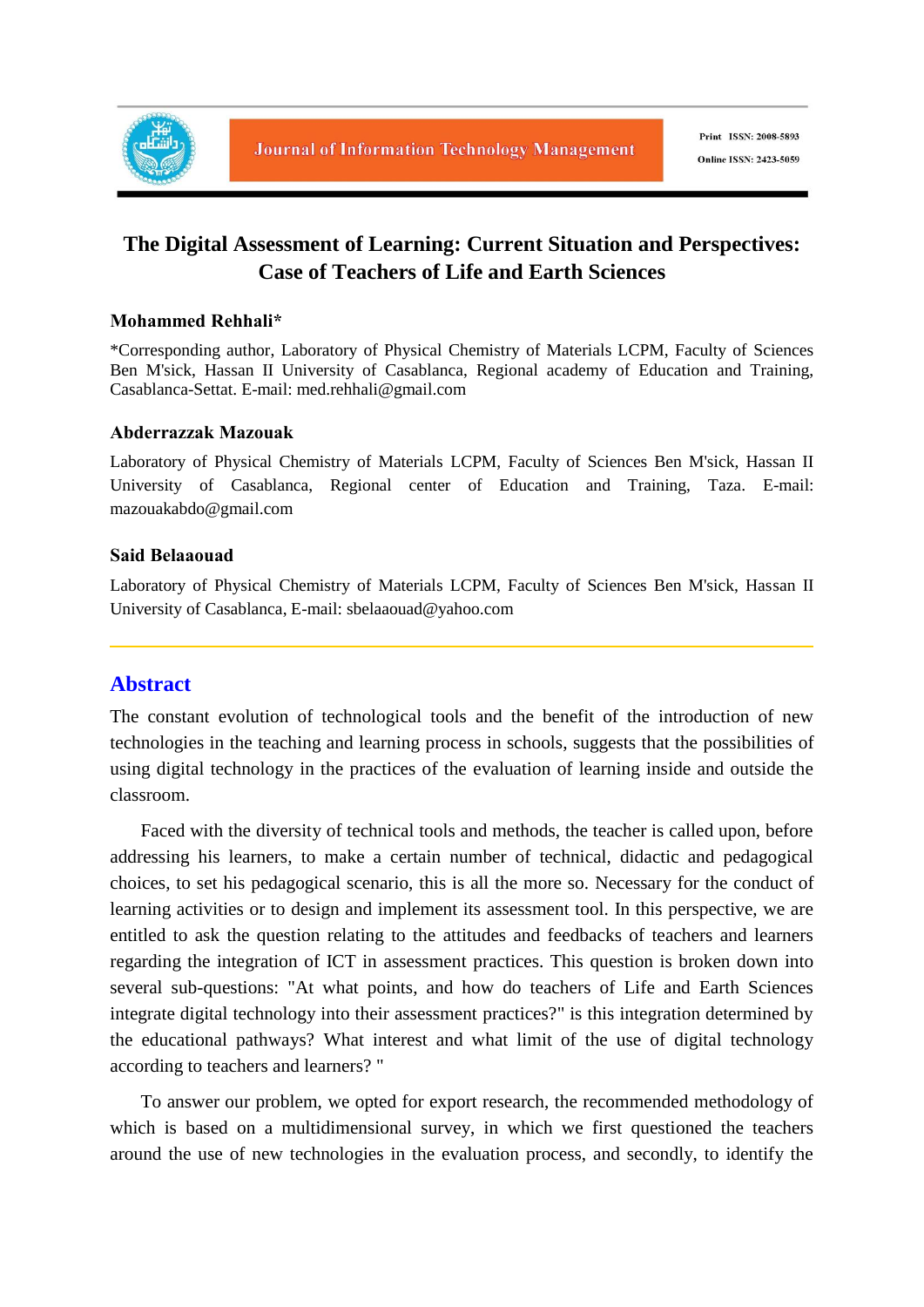degree of motivation and commitment of learners in instrumented and innovative assessment situations.

Our research context is represented by 34 schools, 22 from qualifying secondary education and 12 from college education (from the provincial delegation of Taza), with a varied population of 431 students of all levels and sectors, as well as than a number of 132 teachers of life and earth sciences.

Finally, confirming that despite the satisfaction of the majority of teachers and students with respect to the functional qualities and the contribution of technological tools in evaluation practices, some disparities were noted whether at the technical, spatiotemporal level or even organizational.

**Keywords:** Digitizing, Practice Assessment, Technology News.

Journal of Information Technology Management, 2022, Vol. 14, No.3, pp. 65-78 Received: October 29, 2021 Published by University of Tehran, Faculty of Management Received in revised form: February 28, 2022 doi: https://doi.org/10.22059/jitm.2022.87534 Accepted: March 24, 2022 Article Type: Research Paper Published online: April 25, 2022 © Authors രി  $\Theta$ 

# **Introduction**

For several decades, the uses of technologies in the educational sector have been a very dynamic field, both pedagogically and scientifically and also professionally. This area also contains its share of paradoxes, one of them being the gap that persists between the positive expectations attributed to technological uses to transform education, on the one hand, and the relative stability of teaching practices and learning, on the other hand.

Modern technology today provides education professionals with an array of new tools, processes and resources that teachers can use to manage content to be taught within and outside the classroom in a communication process. Continuous in order to monitor and evaluate the performance of their learners throughout the school year.

The increased diffusion of new technologies has given rise to remarkable improvements in terms of content development and management of the quality of educational interventions. However, it is surprising that technology is not equally present in the processes of educational assessment, modeling of school performance and judgment of subject competencies. Noting at the same time the poor use in the analysis and dissemination of school results.

As part of an initiative to pave the way for change in assessment, and the integration of innovative tools into all stages of the learning management process, we have developed this work, which sets out the current state of play. Recourse by teachers to new technologies in their assessment acts and which measures the feedback or attitude of the latter and their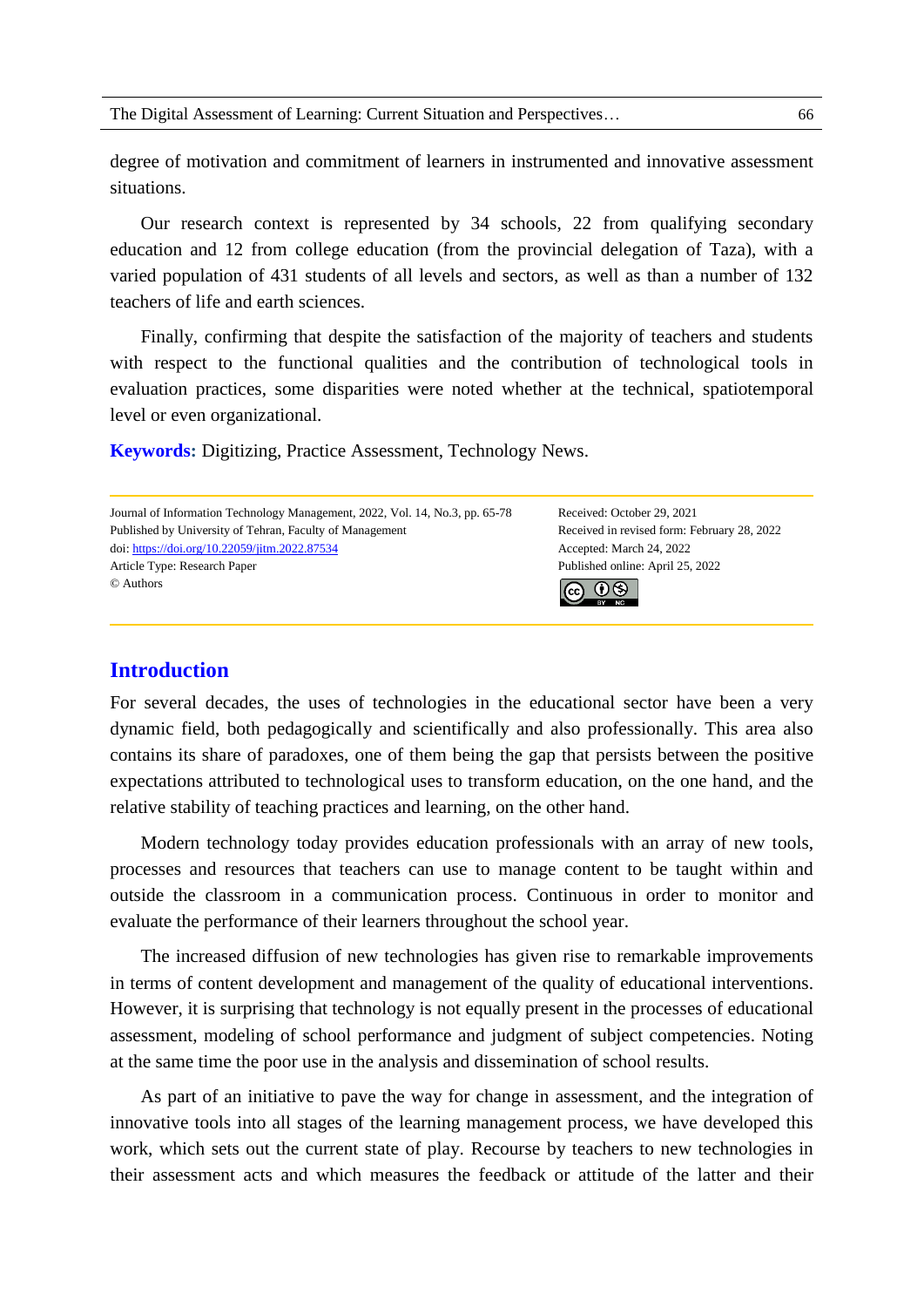learners towards innovation in pedagogy and models of judgment in and outside the classroom of the school context.

# **Literature Review**

#### **1. Learning assessment**

Several definitions have been given to the evaluation of learning; they can be classified into three main groups: those which focus on the degree of achievement of objectives; those which emphasize the notion of judgment; and those that emphasize decision-making. In terms of choice one can retain the definition of De Ketele 1, which seems to us the most complete: "Evaluating means: collecting a set of sufficiently relevant, valid and reliable, and examine the adequacy between this set of information and a set of criteria appropriate to the objectives set at the start or added along the way, with a view to making a decision" 2.

The evaluation can have different objectives. They include: providing feedback, giving marks and motivating (Tarouco and Hack, 2000) 2, improving the learning of the learner, following him in a more individual way (Rizza et al. 2006) 3, identifying his strengths and weaknesses, communicating with stakeholders, or even individualizing educational paths.

Evaluations, even of similar forms, can therefore have different purposes. We distinguish most often:

• Diagnostic evaluation, done before or at the start of a course or program. Sometimes a distinction is made between diagnostic and prognostic evaluation. The first serves the learner, making it possible to adapt his course or to take remedial measures. The second rather serves the evaluator. It is used, among other things, to check the prerequisites and control access to courses or programs.

• The objective of formative assessment is to improve learning. Feedback therefore plays a central role. It is often more continuous or repeated at regular intervals during a training. Despont (2008) 3 distinguishes formative and formative assessment, the second leading to self-regulation by the learner of his learning.

• Summative evaluation, which links a quantitative result or rating to a task, often assigned to several individuals in the same group. Summative evaluation usually takes place at the end of the process and serves as a check. This terminal function aims to "categorize, certify and validate practices, behaviors or knowledge" (Ardoino and Berger, 1986) 2 and to report on it.

Generally, formative and diagnostic assessments are referred to as assessment for learning as opposed to summative assessment, seen as an assessment of learning. E-Learning also refers to the notion of Assessment as Learning 6, which joins the notion of formative assessment and can include diagnostic elements 4.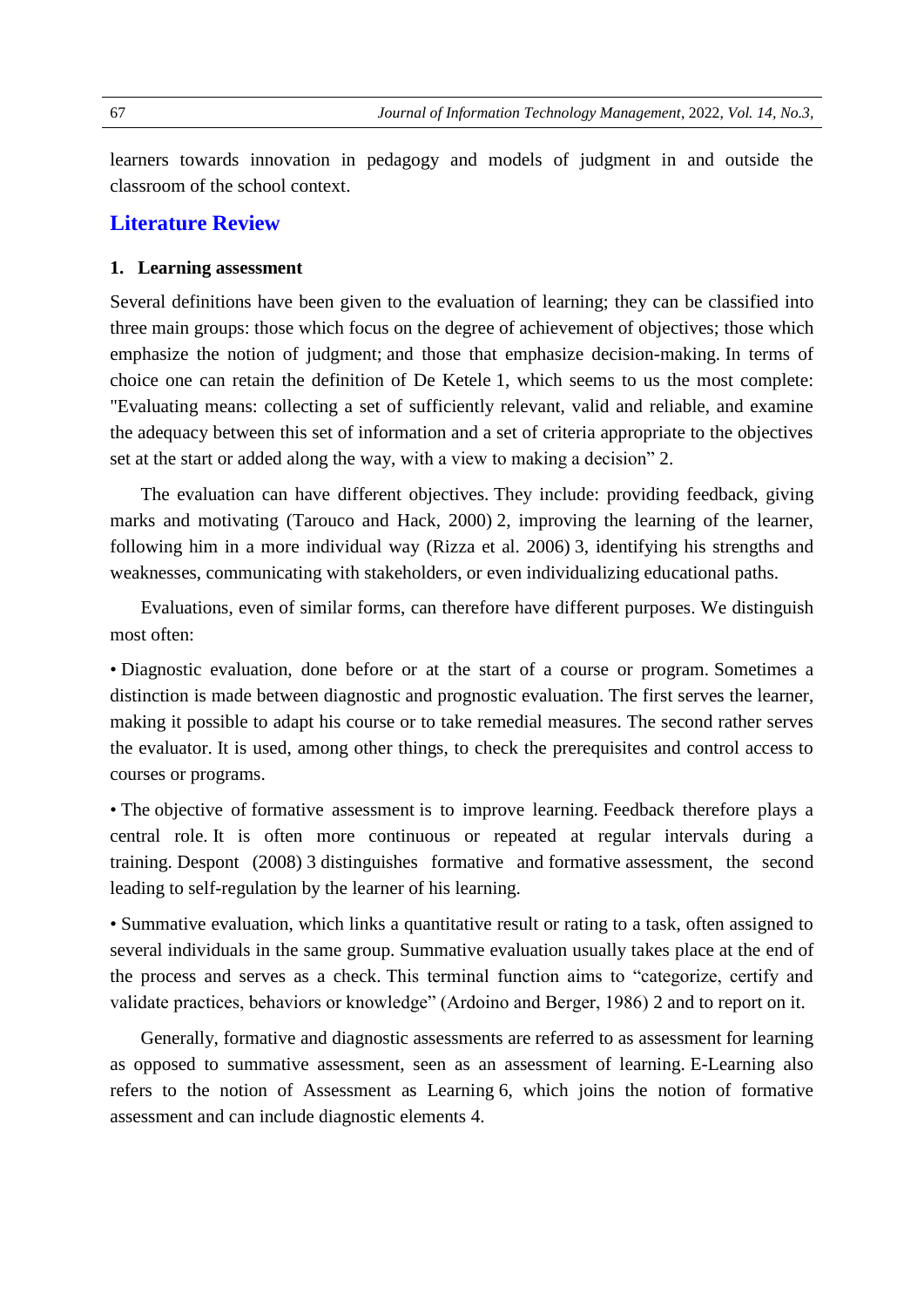#### **2. Educational technology**

Educational technology (ET) refers to the various tools, processes, documents and material supports used by teachers and learners for educational purposes, it is the study of different ways of organizing and mobilizing the IT resources to its students. different levels to manage educational situations. 10

The integration of technology in the act of teaching and learning is framed by three approaches to the study of uses, namely the dissemination approach, innovation approach 7 and the appropriation. For each of them are specified: the intellectual context which made them emerge, the postulates on which they are based, and the paradigm in which they are inscribed. This reality poses the teacher before a three-fold methodological choice to succeed in his teaching practices.

Putting the evaluation in front of technology consists in choosing between the three models of the integration of new technologies in the education sector : thus the deterministic model 5 directs the researcher towards the pragmatic aspect of the technology from which he must benefit to develop the evaluation process, against the innovative model which consists in introducing evaluation as a means to develop technological practices, and thirdly we present the constructivist model which is based on the win-win relationship including the reconciliation between technology and the evaluation will make it possible to develop both processes at the same time. This last approach is the basis of our intervention while seeking to verify the existing relationship between evaluation and technology in order to try to facilitate the act of judging through digitization on the one hand and to accelerate the integration. new technologies in particular to guarantee more certainty and objectivity in the assessment.

#### **3. Numerical assessment**

Numerous possibilities offered by technological innovations were generally used in the management of evaluation in a digital regime. Indeed, with the digitization of assessment tools and the rise of distance learning courses, space and time are no longer conceived in the same way. These design changes also do they feel at the assessment methods and teaching approaches is to diagnose, to drive or to certify learning 9.

The following model "the cube of remote evaluation'' presents the dimensions of digital evaluation and explains the components of this process, particularly in a digital mode.

The evaluation of learning in digital training involves three starting dimensions that we believe are central to dealing with this question 6:

X axis: Evaluate why? In this axis we determine the functions of the numerical evaluation (diagnostic, formative, summative, Formative (Self-evaluation and co-evaluation)) 8;

Y axis: Evaluate what? This section defines the objects of digital assessment (knowledge, skills, attitudes or attitudes, skills) (Scallon, 2007; Tardif, 2006) 6;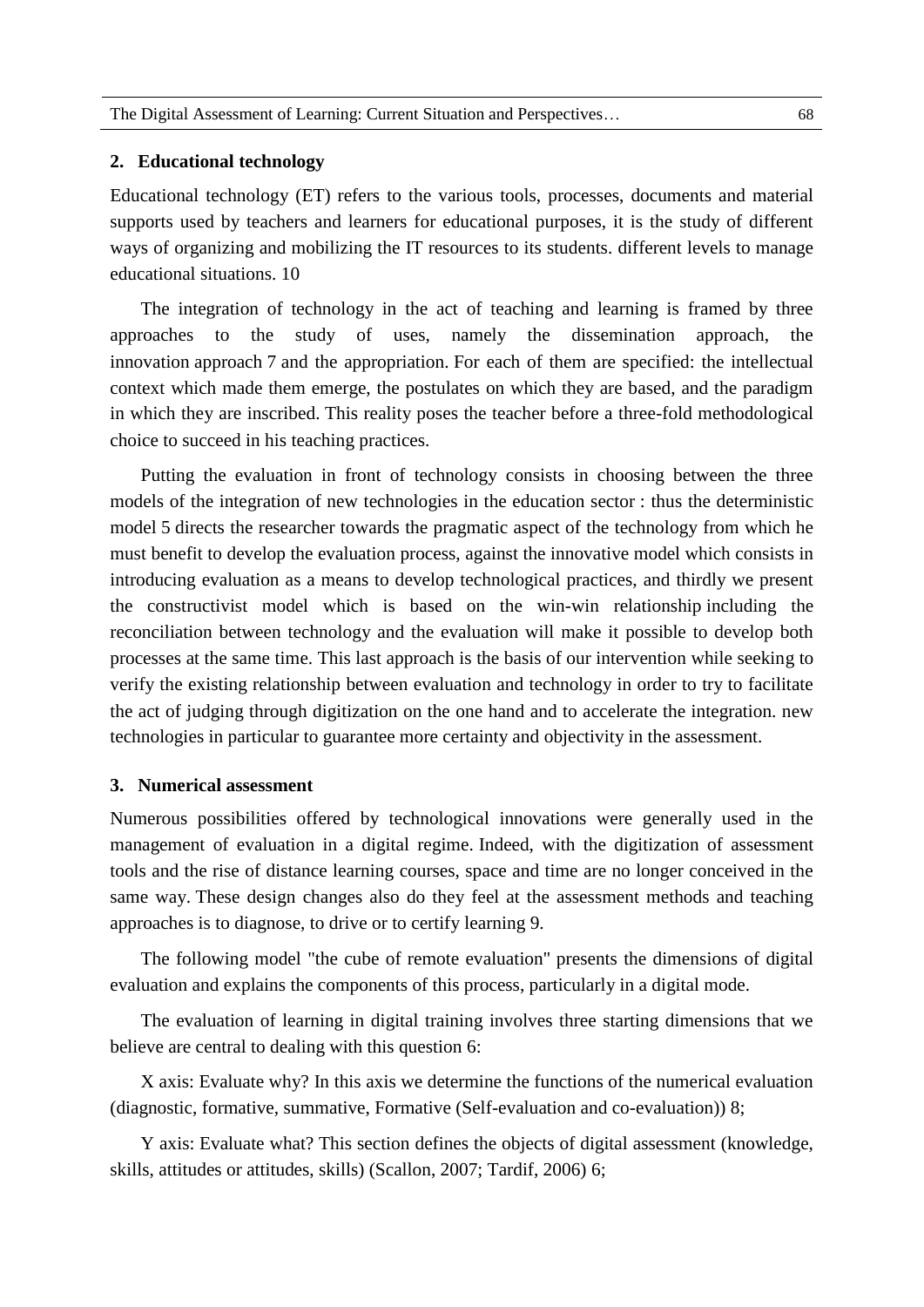Z axis: Evaluate from where? this axis specifies the evaluation methods used (face-toface, enriched face-to-face, hybrid, online or remote).

Each of these axes has been arbitrarily defined in 4 levels 7, but the whole range of nuances exists naturally for each of them. Thus, we represent the goals of the evaluation through a cube formed of 64 distinct zones, as shown in figure 2.



Figure 1. Axes of the remote assessment cube Figure 2. Remote assessment cube

This model specifies the presence of 64 choices to assess in digital mode 7 , depending on the objective set, the tool used and the location chosen, this reality demonstrates the dynamic and complex aspect of the assessment, particularly in digital mode.

# **Methodology**

#### **1. Research typology**

Our research falls within the framework of export research, of which the recommendedmethodology is based on a multidimensional survey, in which we firstly questioned the teachers around the use of new technologies in the evaluation process, and to identify in second, the degree of motivation and commitment of learners in innovative situations, and finally, to frame all the advantages and limits of this reconciliation between technology and evaluation.

#### **2. Researchcontext**

Our research context is represented by 34 schools, 22 from qualifying secondary education and 12 from college education (from the provincial delegation of Taza), with a varied population of 431 students of all levels and streams, as well a number of 132 teachers of life and earth sciences, without forgetting the important role played by the heads of these establishments and the head of the guidance and supervision division at the provincial delegation of Taza, Morocco.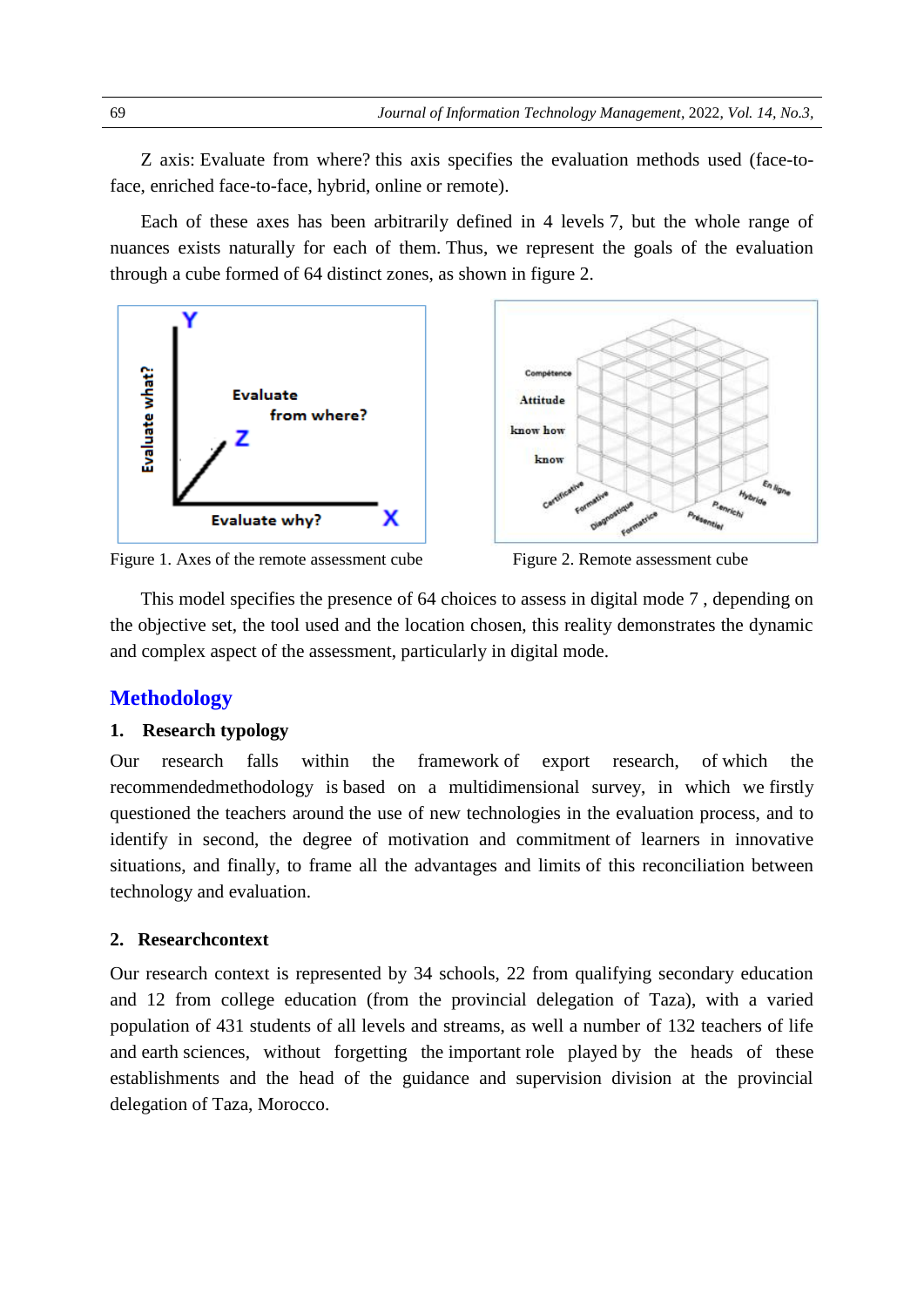# **3. Data collection tools**

To conduct our investigations, we combined both qualitative and quantitative elements of the research. For this reason, we adopted the mixed methodology based on the results of three questionnaires:

- Questionnaire 1: intended for teachers to assess the degree and patterns of use of technology in the act of assessment;

- Questionnaires 2: always administered to teachers to measure and model the advantages and limitations of using technology in the evaluation of learning;

- Questionnaire 3 : intended for pupils in order to judge their feedback and their attitudes towards the use of technology.

The questionnaire is created from the models offered by the Google Forms tool and distributed online by email and WhatsApp to teachers (by school directors) between February 15 and May 9, 2021, to students (by their teachers) between May 10 and May 30, 2021.

We note that the average collection of responses recorded is 81% for teachers (106 for 132 targeted teachers) and 88% for students (379 for 431 selected students), this reflects the interest given to this research.

On the other hand, the percentage of responses recorded in the private sector was 92%, and that of the public sector was 69%.

#### **4. Result sanalysis tools**

To carry out our analysis and interpretation of the results, we adopted the model of Krippendorff 2003 5, which mobilizes a set of data collection means and methods of processing mixed quantitative and qualitative results. To give us more details, we are based on technological tools (Sphinx, Trideux and Excel), which have assured us of the confirmation of the validity of the results.

# **Results**

The questionnaire intended for teachers is made up of five sub-parts, four of which aimed at analyzing the technological practices of teachers in the area of evaluation.

The results of this survey are as follows:

#### **1. The disciplines represented**

The questionnaire appealed to teachers who teach three distinct streams (Table 1).

| General scientificstreams | Literary courses | International scientificfields |
|---------------------------|------------------|--------------------------------|
| 37%                       | 41%              | 22%                            |
| 160 students              | 176 students     | 95 students                    |

#### Table 1. Sectors represented in the questionnaire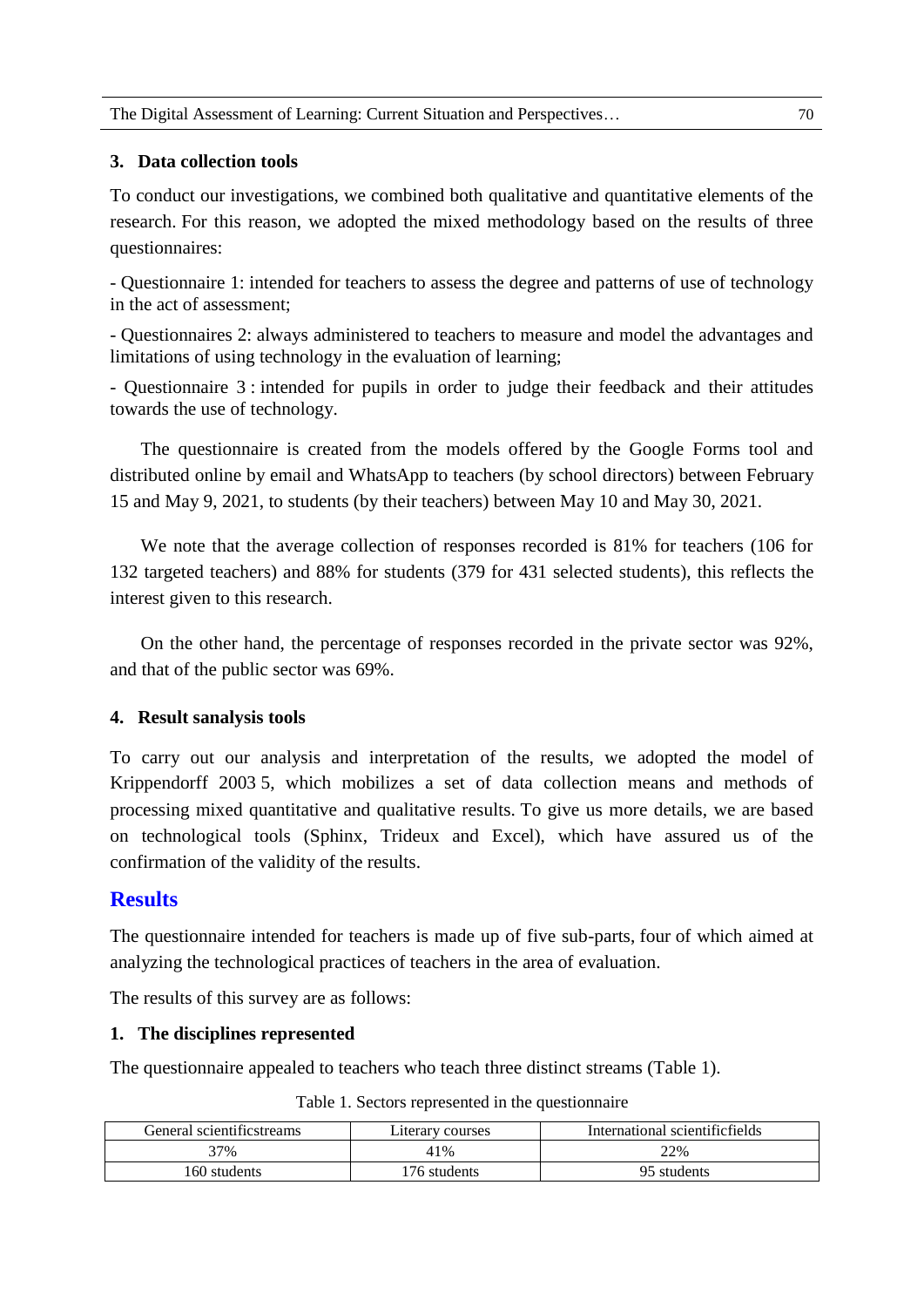Our sample is made up of 160 students from general science branches (a percentage of 37%), 176 students from literary branches (a percentage of 41%), and 95 students from international science branches (a percentage of 22%).

#### **2. Use of technology in teacher assessment**

Our second item of the questionnaire focused on the use of technology in evaluation by teachers, the responses of which are shown in Table 2:

| Answers | All sectors | General scientificstreams | literarybranch | International<br>scientificfields |
|---------|-------------|---------------------------|----------------|-----------------------------------|
| Yes.    | 61%         | 87%                       | 15%            | 84%                               |
| No      | 39%         | 3%                        | 85%            | 16%                               |

Table 2. Use of technology in teacher assessment

The questionnaire shows that 61% of those questioned affirmed to practice innovative methods in the evaluation, that is to say 81 teachers out of 132, unlike 39% who still privilege to evaluate with traditional methods.

Likewise, recourse to new technologies is frequent in scientific branches (general or international), against little use by teachers of literary disciplines.

# **3. Moments of use of technology in teacher assessment**

The third question of our questionnaire measures the use of technological tools in the different phases of the assessment (diagnostic, formative, summative and certification)

| Times and functions of the | General           |                | International    | Average of all |
|----------------------------|-------------------|----------------|------------------|----------------|
| evaluation                 | scientificstreams | literarybranch | scientificfields | sectors        |
| Diagnostic Evaluation      | 87%               | 15%            | 84%              | 62%            |
| Formative assessment       | 63%               | 5%             | 72%              | 46%            |
| Summativeevaluation        | 87%               | 15%            | 84%              | 62%            |
| Formative evaluation       | 31%               | 0%             | 66%              | 32%            |

Table 3. Moments of the use of technology in teacher assessment

The re-thinking of this question revealed that the diagnostic and summative evaluations are the most concerned with the integration of new technologies in all sectors with a percentage of 62% each, followed by the formative evaluation with a percentage of 46%, the least represented is the formative evaluation with a percentage of 32%.

The same ranking is observed by comparing the percentages of the use of technology at the different points in the evaluation process for each sector.

#### **4. Typology of evaluations mobilized by teachers**

For the third question, we will present the results of the different assessment methods used by teachers from different fields as follows: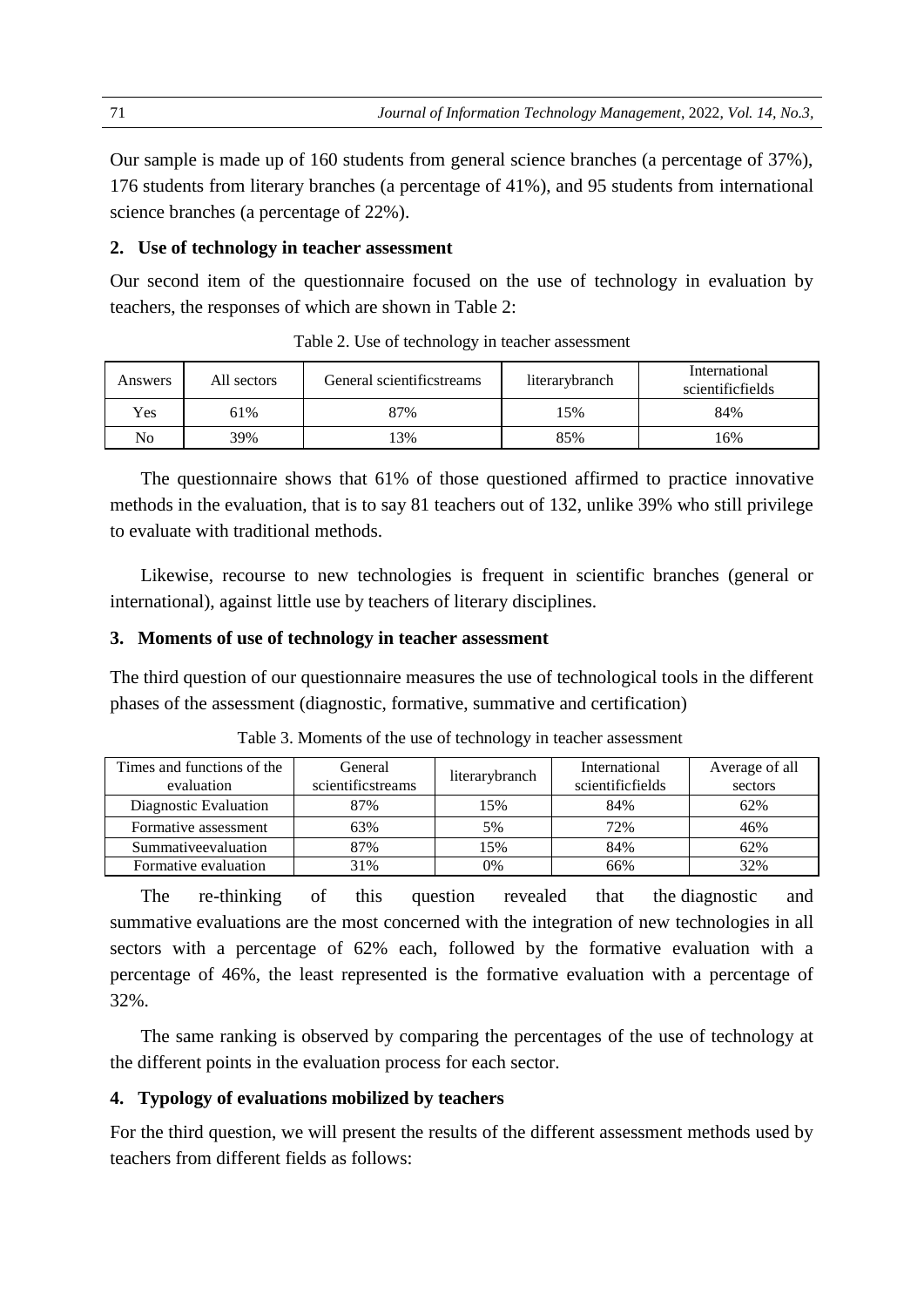|                       | Scientific fields | literarybranch | International<br>scientificfields | Average of all<br>sectors |
|-----------------------|-------------------|----------------|-----------------------------------|---------------------------|
| Face-to-face          | 30%               | 15%            | 100%                              | 48%                       |
| Enriched face-to-face | 60%               | 5%             | 71%                               | 45%                       |
| In hybrid mode        | 38%               | 5%             | 31%                               | 25%                       |
| In distancing         | 0%                | 0%             | 25%                               | 8%                        |

Table 4. Assessment methods used by teachers

The re-thinking of this question revealed that the evaluation in face-to-face mode and in enriched face-to-face mode are the most concerned by the integration of new technologies in all sectors with a percentage of 48% and 45% respectively; followed by the evaluation in hybrid mode with a percentage of 25%, the least represented is the evaluation in distance with a percentage of 8%.

#### **5. Methods of evaluation mobilized by teachers**

For the fourth question, we will present the results of the different evaluation methods used by the teachers in Table 5 below:

| Assessmentmethods                 | General<br>scientificstreams | literarybranch | International<br>scientificfields | Average of<br>all sectors |
|-----------------------------------|------------------------------|----------------|-----------------------------------|---------------------------|
| Oral and practicalassessment      | 20%                          | 25%            | 31%                               | 25%                       |
| Writtenassessment                 | 80%                          | 75%            | 68%                               | 74%                       |
| Evaluation by project             | 42%                          | 15%            | 71%                               | 43%                       |
| Paired assessment / Co-assessment | 37%                          | $0\%$          | 62%                               | 33%                       |
| Self evaluation                   | 27%                          | 10%            | 34%                               | 24%                       |

Table 5. Assessment methods mobilized by teachers

According to the averages calculated for all the sectors, it can be seen that the evaluation method which uses digital technology is the written evaluation (74%), followed by the evaluation by project (43%). The use of digital technology during a self-assessment is the least represented (24%).

The comparison of the percentages of the three streams for each assessment method shows that oral and practical assessment, evaluation by project, co-assessment and selfassessment are more frequent at the level of international streams than at the level of others. channels. The use of digital technology during the written assessment is more frequent at the level of general scientific fields.

#### **6. Technological tools used during assessment by teachers**

The last question of our first questionnaire aims to diagnose the technological tools used by our population of teachers in their evaluation practices.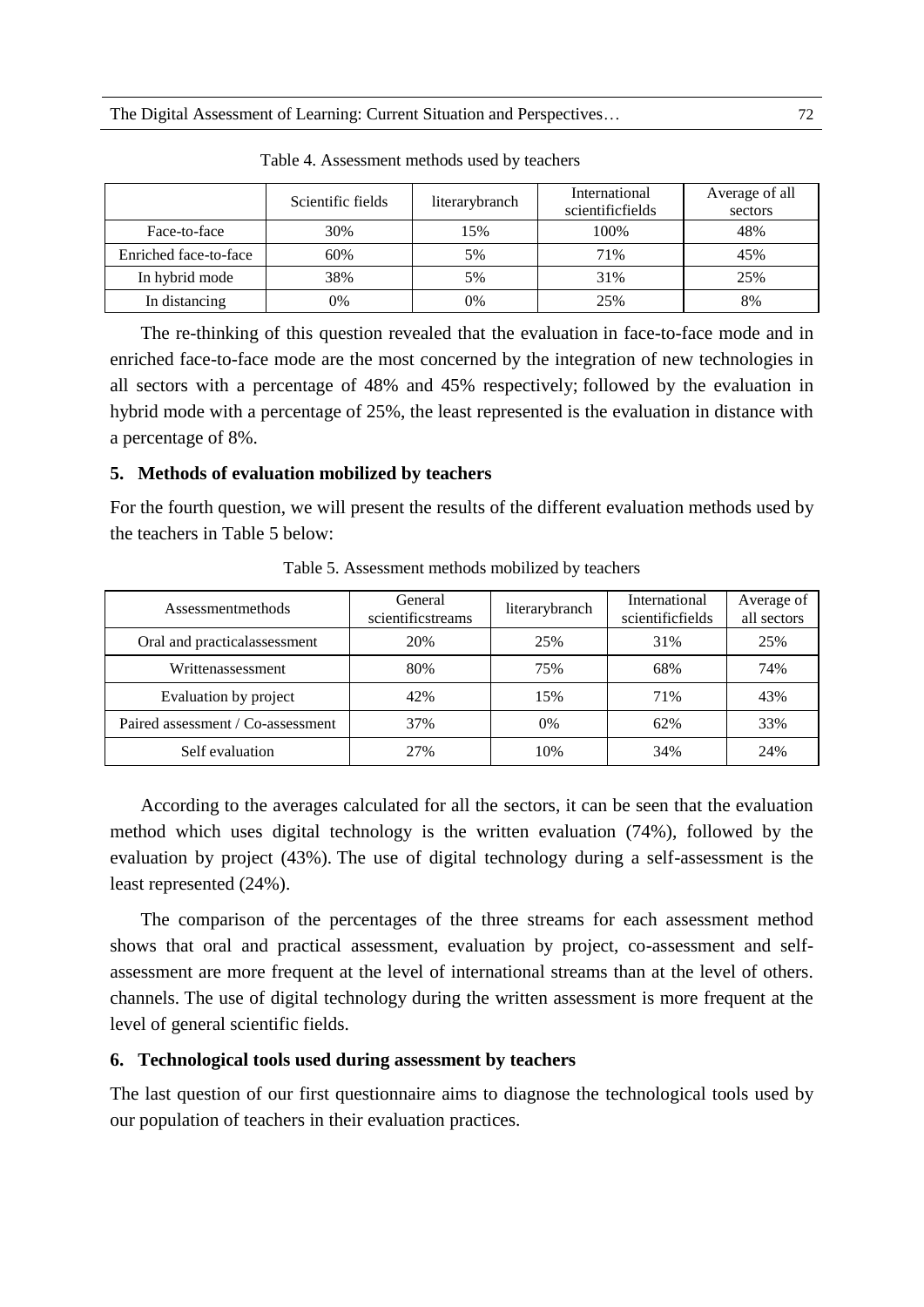| Technologicaltoolsused |             | General<br>scientificstreams | literarybranch | International<br>scientificfields | Average of all<br>sectors |
|------------------------|-------------|------------------------------|----------------|-----------------------------------|---------------------------|
| PTT Quiz               |             | 42%                          | 0%             | 71%                               | 38%                       |
| Specific software      |             | 27%                          | 10%            | 41%                               | 26%                       |
| Seriousgames           |             | 15%                          | 0%             | $0\%$                             | 5%                        |
| Social networks        | WhatsApp    | 24%                          | 10%            | 62%                               | 32%                       |
|                        | Facebook    | 24%                          | 10%            | 54%                               | 29%                       |
|                        | Skype       | 11%                          | 0%             | 12%                               | 7%                        |
|                        | Zoom        | 5%                           | 0%             | 14%                               | 6%                        |
| Videoconferencing      | Google meet | 8%                           | 0%             | 24%                               | 10%                       |

Table 6. Technological tools used during evaluation by teachers

The comparison of the results shown in Table 6 defends the marked gap between international channels and other channels compared to the tools used, in particular social networks and videoconferencing means.

We notice at the same time that the use of serious games in evaluation is almost absent by our population of teachers.

#### **7. Benefit of the use of technology by teachers during assessment**

In the 2 nd questionnaire, we questioned teachers (61% who have already had the opportunity to integrate ICT in their assessment practices) on the benefits of using new technologies in their assessment practices (Table 7), their feedback and their attitude regarding the use of ICT (Table 8), as well as the nuances encountered in the implementation of a digitalization of the evaluation process (Table 9).

| Table 7. Benefit of the use of technology during assessment according to teachers integrating ICT |
|---------------------------------------------------------------------------------------------------|
|---------------------------------------------------------------------------------------------------|

|                                          | General<br>scientificstreams | literarybranch | International<br>scientificfields | All sectors |
|------------------------------------------|------------------------------|----------------|-----------------------------------|-------------|
| Save time                                | 100%                         | 65%            | 100%                              | 88%         |
| Workforce management (group - pairs)     | 100%                         | 75%            | 90%                               | 88%         |
| <b>Facilitates corrections</b>           | 100%                         | 80%            | 100%                              | 93%         |
| Comparison and classification of levels  | 100%                         | 80%            | 100%                              | 93%         |
| Performance monitoring and management    | 100%                         | 100%           | 100%                              | 100%        |
| Identification of learners in difficulty | 100%                         | 80%            | 100%                              | 93%         |

The entire population (100%) of our sample and which integrates technology into evaluation practices (i.e. 61% of all respondents) affirm that the use of technology during evaluation allows monitoring and monitoring the performance of learners, and the overwhelming majority of this sample underline the other advantages of the use of technology throughout the assessment process, in the different learning spaces (in and outside the classroom)), (during evaluation, when processing evaluation results, and for making appropriate decisions after evaluation).

#### **8. Teachers' attitudes towards the use of technology in assessment**

This question is asked in order to detect teachers' attitudes towards the use oftechnologyin learning assessment practices.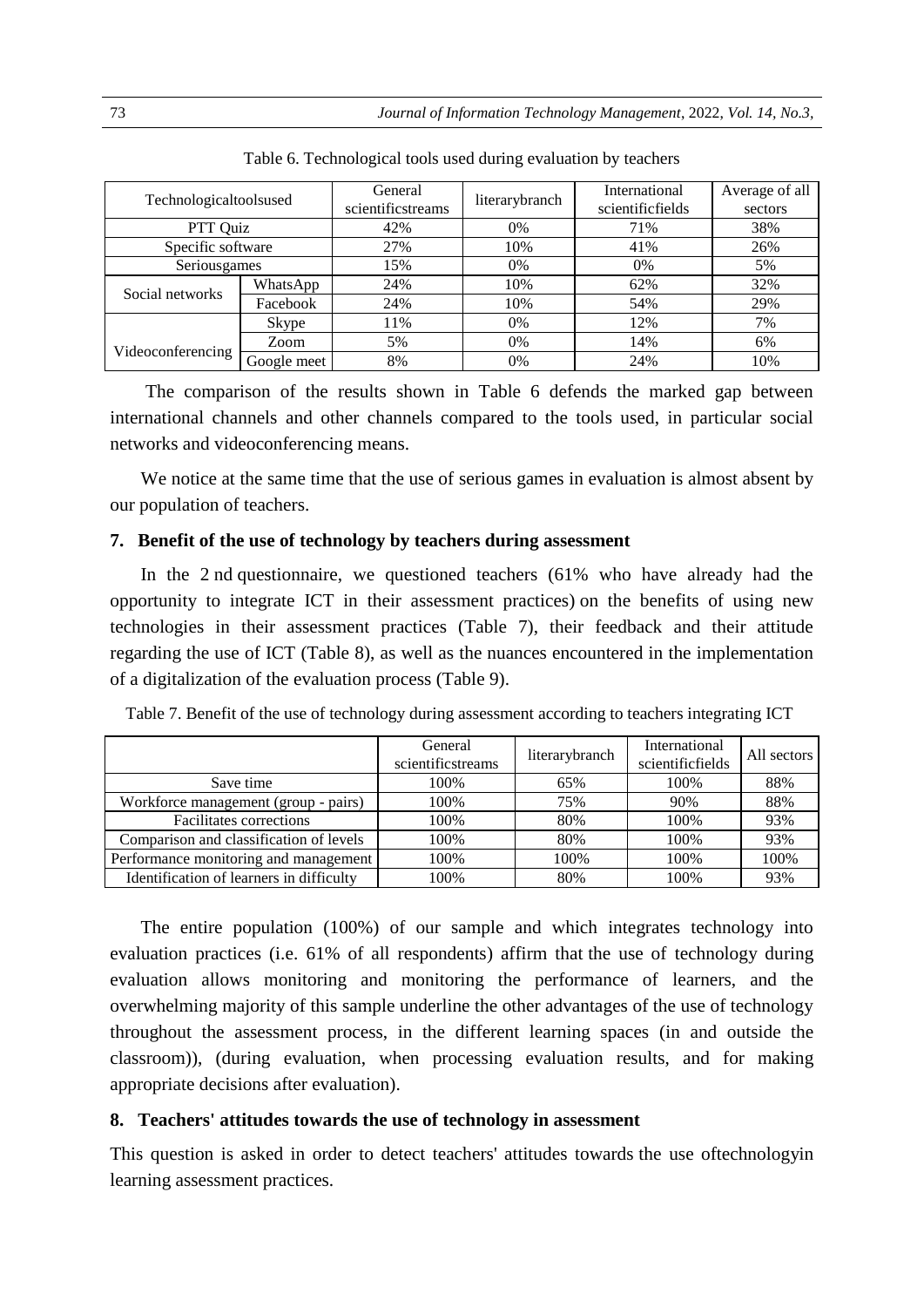| Answers               | All sectors | General scientificstreams | literarybranch | International scientificfields |
|-----------------------|-------------|---------------------------|----------------|--------------------------------|
| $\blacksquare$<br>⊦or | 88%         | $00\%$                    | 65%            | 100%                           |
| /ersus                | 2%          | 0%                        | 35%            | 0%                             |

Table 8. Teachers' attitudes towards the use of technology during assessment

The results of Table 8 show that all (i.e. 100%) of teachers in science and the majority of teachers in literature (i.e. 100%) estimate the advantages of technology and support its integration during practice. Evaluation. By comparing these results with the results presented in tables: 2 and 7, we deduce that there is a great desire of the teachers for the integration of technology during the evaluation, but this frill is limited by a set of hindrances and limitations.

#### **9. Limits of the digital assessment according to the teachers surveyed**

We have grouped the limits proven by teachers into categories (according to our conceptual framework), the results are shown in Table 9.

| <b>Obstacles and limitations</b> | Percentage |
|----------------------------------|------------|
| Human                            | 6%         |
| Material                         | 16%        |
| epistemological                  | 4%         |
| Techniques (technologicalskills) | 32%        |
| Spatiotemporal                   | 22%        |
| Didactic and organizational.     | 20%        |

Table 9. Limits of the digital assessment according to the teachers surveyed

We note that the technical obstacle relating to the technological incompetence of teachers is the most represented (32%) followed by spatiotemporal problems relating to learning and evaluation spaces (22%), then the didactic and organizational constraints relating to the way of teaching evaluation situations, to the school program, to the load of the content to be taught in relation to the time allocated, and to the setting of the evaluation times by the benchmarks (20%).

Our third questionnaire is reserved for feedback and learners' attitudes towards digital assessment. The resultsobtained are shown in Tables 10,11 and 12.

#### **10. Attitudes of learners towards the use of technology in assessment**

This question is asked in order to detect the attitudes of learners vis-à-vis the use of technology in learning assessment practices.

| Answers                         | All $\lceil$<br><b>branches</b> | General scientificstreams | <b>literarybranch</b> | International scientificfields |
|---------------------------------|---------------------------------|---------------------------|-----------------------|--------------------------------|
| $\overline{\phantom{a}}$<br>For | 100%                            | 00%                       | 100%                  | 100%                           |
| V ersus                         | 9%                              | 0%                        | 0%                    | 0%                             |

Table 10. Attitude of learners towards the use of technology in assessment

The use of digital technology in evaluation is a practice estimated and preferred by the entire population of our research (100%).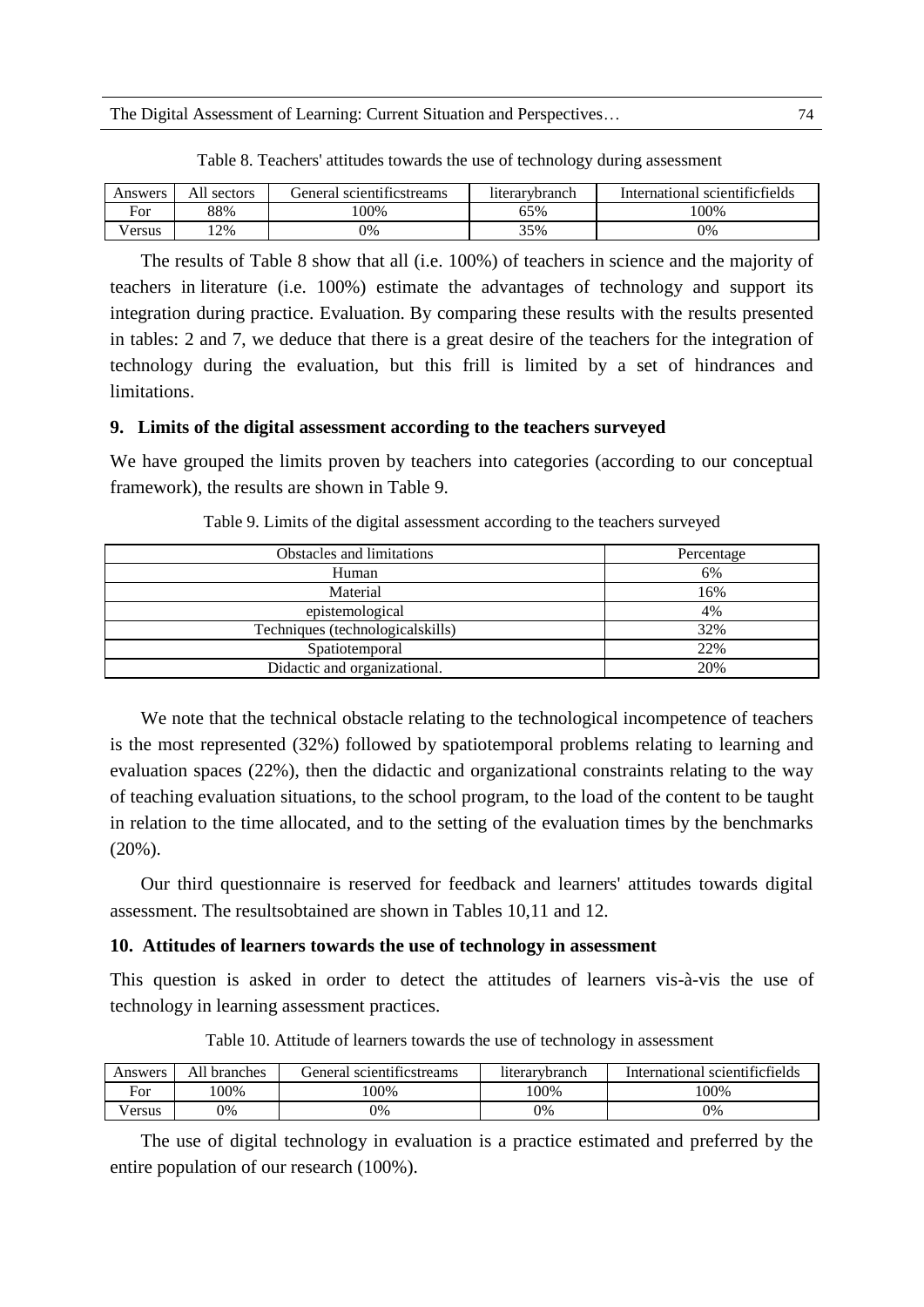#### **11. Benefits of digital assessment according to learners**

We asked learners about the benefits of using new technologies in assessment practices. The learners used different expressions, so we grouped the answers according to our conceptual framework in the form of criteria. The results obtained are shown in Table 11.

| Criteria                                               | Percentage |
|--------------------------------------------------------|------------|
| Motivation and perseverance                            | 100%       |
| Mutualaid and complementarity                          | 81%        |
| Availablity                                            | 100%       |
| Physical and psychological comfort                     | 100%       |
| Immediate feedback                                     | 100%       |
| Self-compare and co-compare                            | 81%        |
| Regulation of learning and remediation of difficulties | 100%       |

Table 11. Benefits of digital assessment according to the learners questioned

The answer to this question shows that the use of technologies during the assessment arouses the motivation of all the learners in our sample and thus contributes to the physical and psychological comfort of those assessed, so it is a means of ensuring self-assessment. , and self-healing for learning difficulties.

#### **12. Limits of digital assessment according to learners**

We have grouped the limits expressed by the learners into categories (according to our conceptual framework), the results obtained are mentioned in table 12.

| <b>Obstacles and limitations</b> | Percentage |
|----------------------------------|------------|
| Educational                      | 21%        |
| Material and economic problems   | 44%        |
| Evaluation planning issue        | 12%        |
| Technicalproblems                | 12%        |
| Social and communication issues  | 11%        |

Table 12. Limits of digital assessment according to learners

The difficulties mainly raised by learners are difficulties that we will qualify of a material and economic nature (a rate of 44%), this is explained by the socioeconomic level of the majority of families, also adding the educational difficulties related to the communicational relationship in class in parallel with the use of digital technology.

### **Discussion**

The analysis of the results obtained by our research enabled us to identify the following points:

Teachers of life and earth sciences express a great desire and a great interest in integrating new technologies into evaluation practices, these teachers affirm the potential of digital technology in the organization of evaluation activities, management learner performance, processing assessment results, and for making appropriate decisions. But this frill is limited by a set of constraints, above all of a technical nature relating to technological incompetence,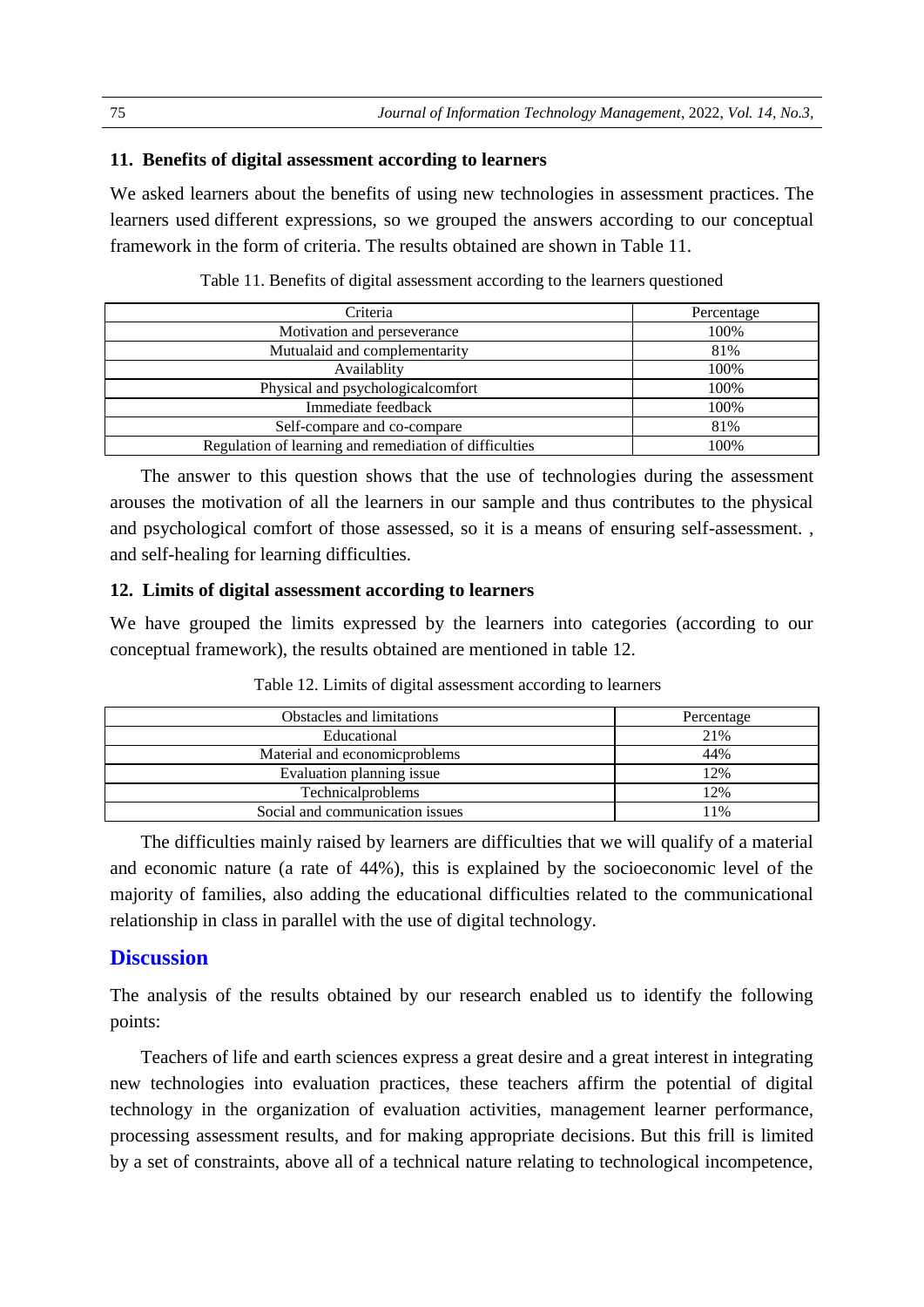of a spatiotemporal order relating to the spaces of learning and evaluation or of a didactic order relating to the way of didacticizing situations of 'Evaluation.

Difficulties have been raised regarding the use of digital technology by learners, they are above all of a material nature, explained by the socioeconomic level of their family or of an educational nature linked to functional interactivity with the digital tool. Despite these difficulties, all learners affirm the potential of digital during the assessment to arouse their motivation and to participate in their especially psychological comfort, for them it is also a means to ensure the self-evaluation of learning, and l 'self-remedy for learning difficulties. This is in keeping with the foundations of active pedagogies which underlines the importance of the self-socio-construction of learning, and also aligns with the changes in the learning and evaluation paradigms that have become centered on a learner actor in the didactic-pedagogical process.

The potential of digital technology is especially exploited during assessment activities dedicated to learners in international scientific fields, teachers in these fields try to exploit the potential of digital technology, using different technological tools, this could be explained by the performance of learners. who choose these streams, and the attitude of teachers in these streams towards the use of digital technology, the technological competence of these teachers could also be an explanatory factor.

The use of digital technology during formative evaluations, or by distance or by selfevaluation for the different sectors remains modest, this could be explained by the lack of initial and continuous training on the change experienced by the paradigm of evaluation in recent years.

Digitization makes it possible to vary and diversify the means and times of assessment, offers choices to better exploit the results and performance of learners and allows the planning of remedial situations in an automatic way. However, the use of digital technology during the evaluation process requires a significant investment in time and effort and a basic technical and technological development.

#### **Suggestions**

Without a doubt, the use of digital assessment has shown its contribution to the didacticpedagogical relationship and the development of learners' skills. However, the operationalization of this method of evaluation requires a three-dimensional and coordinated intervention.

#### - At the macrostructure level

The digitization of assessment requires a revision of the official texts governing the assessment of learning in Morocco, in parallel with the integration of technology into the assessment modules in training centers for future teachers.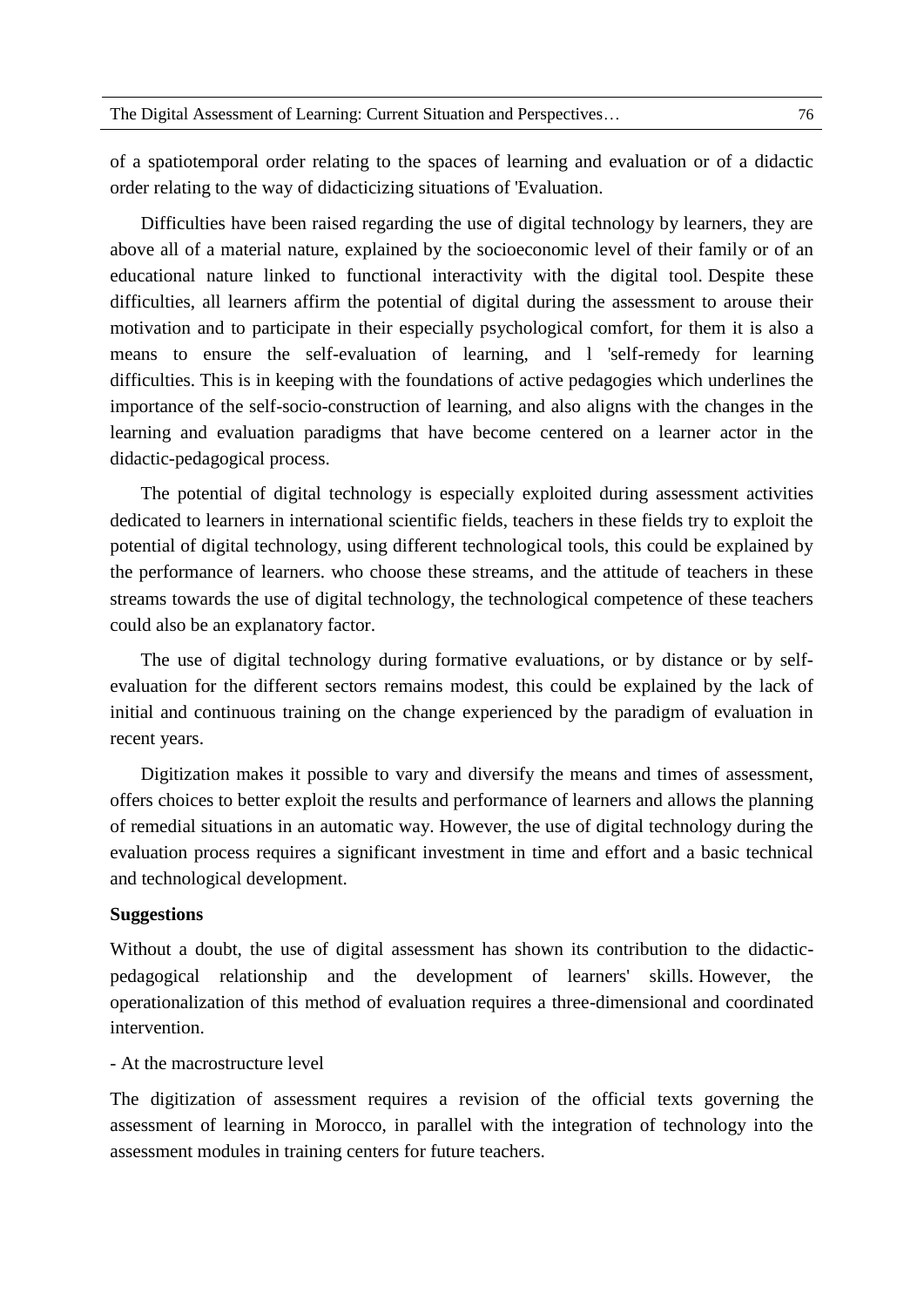#### - At the mesostructure level

The implementation of digital in the practices of evaluation necessitates the implementation of an interdisciplinary institution project promoting the development of digital resources and technological tools for evaluation, parallel to the programming of training sessions. specific to teachers and learners.

- At the microstructure level

The integration of digital technology at this level depends much more on organizational factors and the didactic capacity of teachers, in other words it is interesting to choose the moment, the tools and the conditions to use digital technology and translate all the practices into an educational project. feasible.

# **Conclusion**

Technological development calls for the renovation of education systems so that they can improve the quality of teaching, learning and the assessment process. In this regard, ICTs are seen as a means to meet these challenges. Digital assessment undoubtedly offers teachers and learners the opportunity to make didactic and pedagogical choices and to break the classic teaching-learning routine, while promoting motivation to teach and learn. In other words, the use of innovative pedagogical assessment strategies could respond to the diversification of learning styles by proposing motivating content for learners and have a positive effect on their success and their school perseverance.

Our study focused on the different uses of ICT that actually exist in the evaluation practices of teachers of life and earth sciences and it was able to respond to a problem relating to the attitudes and feedbacks of teachers and learners. regarding the integration of ICT in evaluation practices. This problem has been broken down into several questions: "At what points, and how do teachers of Life and Earth Sciences integrate digital technology into their assessment practices?" is this integration determined by the educational pathways? What interest and what limit of the use of digital technology according to teachers and learners? "

# **Conflict of interest**

The authors declare no potential conflict of interest regarding the publication of this work. In addition, the ethical issues including plagiarism, informed consent, misconduct, data fabrication and, or falsification, double publication and, or submission, and redundancy have been completely witnessed by the authors.

# **Funding**

The author(s) received no financial support for the research, authorship, and/or publication of this article